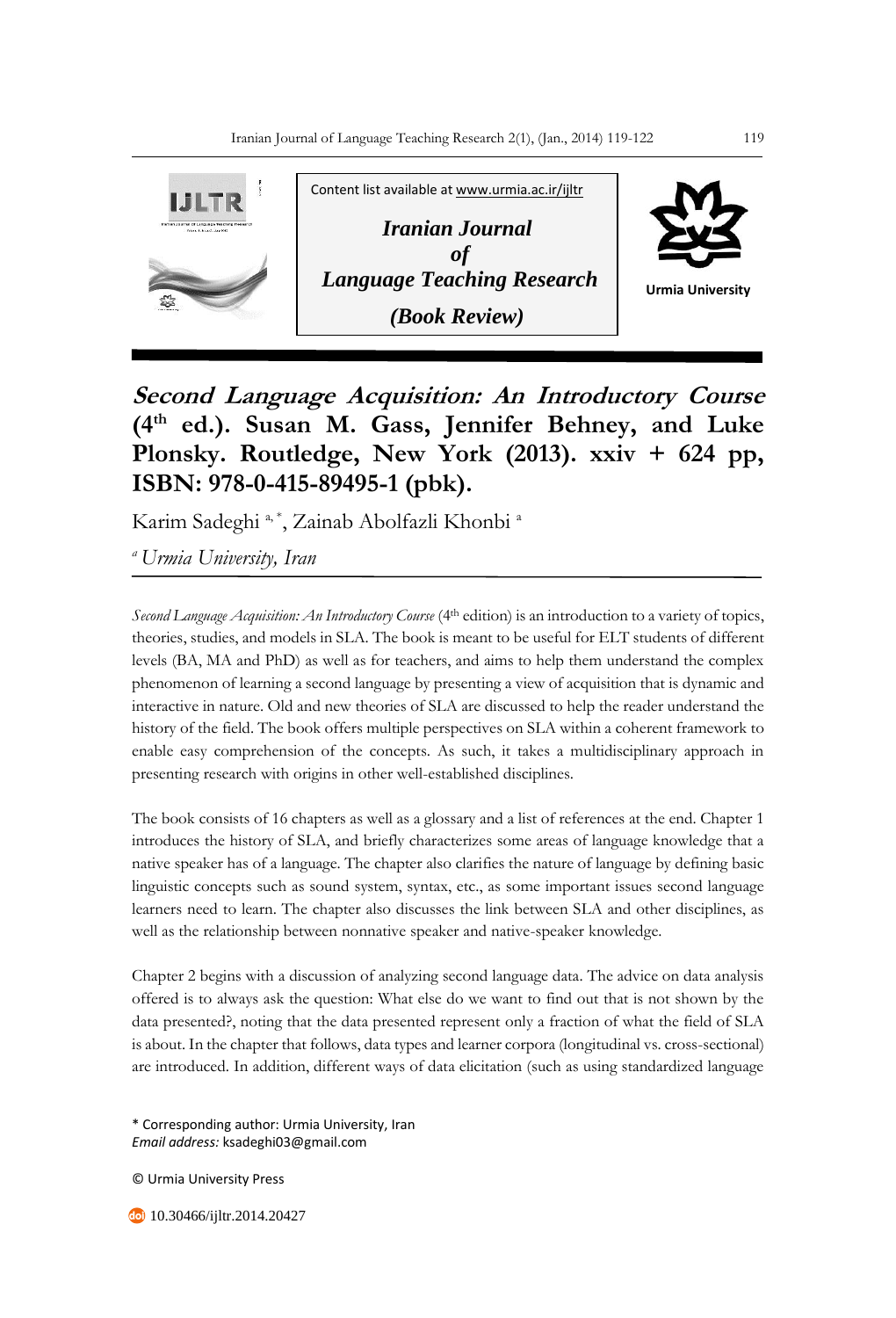tests, questionnaires, and verbal reports) and data processing and analysis methodologies are illustrated.

Behaviorism, early works on L2 learning, linguistic and psychological backgrounds, Contrastive Analysis Hypothesis (CAH), and error analysis together with their criticisms and shortcomings are the concepts introduced in Chapter 4. The role of NL in SLA, as discussed in Chapter 5, is approached by placing it in its historical context, showing the transition from behaviorist CA to a consideration of the actual speech of learners in error analysis, which marked the beginning of transition period. This chapter further covers the acquisition stages along with child second language acquisition and reports some studies on child and adult L2 morpheme order as well as the period of SLA history leading to Krashen's Monitor Model.

Revised perspectives to and modern alternative conceptualizations of the role of the NL and issues surrounding this construct are discussed in chapter 6. Three interacting factors are identified as the determinants of language transfer: 1) a learner's psycho-typology, that is, how a learner organizes his/her NL, 2) his/her perception of native language-target language (TL) distance, and 3) his/her actual knowledge of TL. How L1 influences L2 processing and the order of the acquisition of morphemes are also attended to in the chapter.

The relationship between SLA and linguistics is elaborated in chapter 7, with a focus on universal grammar and the acquisition of linguistic phenomena from a formal perspective. Additionally, the chapter deals with nativist approaches to SLA and transfer, discusses the generative/UG paradigm, access to UG Hypothesis, and the levels of representation, clustering, and learnability hypothesis, which, as noted by White (1992), make current views of the phenomenon of transfer truly different from earlier conceptualizations. The chapter ends by touching the acquisition of phonology, and the related Markedness Differential Hypothesis.

Chapter 8 is about the complexities and significance of the lexicon and lexical knowledge: what does it mean to know a word? Issues such as the influences on L2 vocabulary and development, and the role of L1 in acquiring L2 vocabulary are highlighted with a call for further research in this area. Chapter 9 deals with typological and functional models of language in connection with SLA. The authors conclude that universals (both typological and UG-based) clearly have an important impact on the formation of L2 grammar. They further suggest that what is in need of more examination is the extent to which universals operate alone and in consort with NL and TL facts, and the discovery of whether or not all universals equally affect L2 grammar.

Chapter 10 looks at the psycholinguistic approaches to the study of SLA, introducing issues such as Processability Theory and information processing, both of which focus on the ways in which L2 learners organize and use L2 knowledge, and on how subsequent learning affects the restructured organization of L2 knowledge. The discussion in this chapter is followed by explaining the cross-disciplinary nature of SLA in chapter 11, where SLA is linked to other disciplines, mainly linguistics, psychology, and sociolinguistics. The chapter further clarifies the nature of variations in IL as they relate to the NL, the interlocutor, task type, and conversational topic.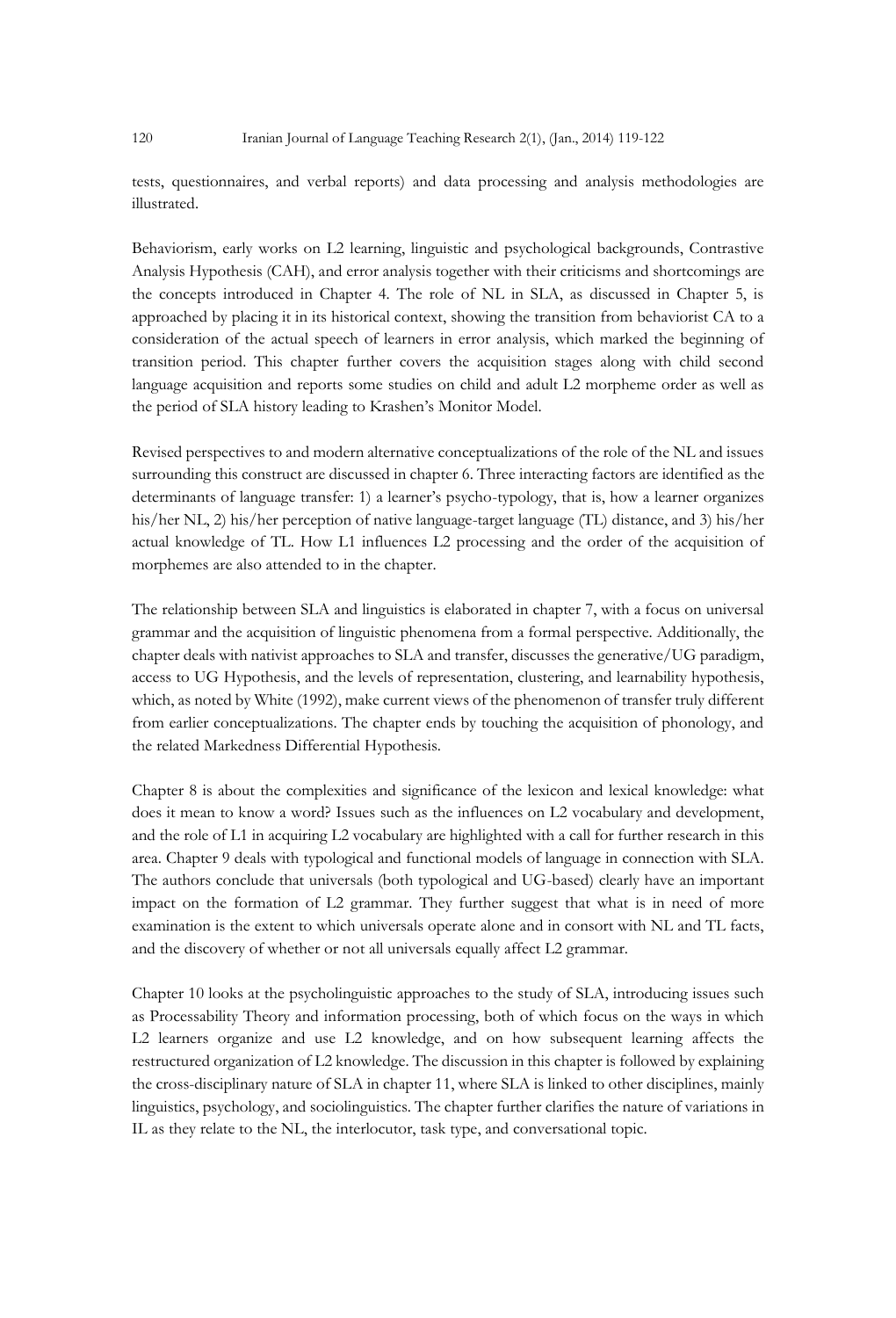The nature and function of input, foreigner talk, comprehensibility, interaction, and the effectiveness and functions of output types are among the topics elaborated on in Chapter 12. In the next chapter, the reader's attention is focused on L2 learning in a classroom context and on numerous factors influencing language learning; it also presents the teachability/learnability hypothesis and focus on forms movement. The argument proposed is that even though instruction is clearly an aid to learning, it is essential to understand how L2(s) are acquired in general if we are to understand how they are acquired in a particular context.

Chapter 14 deals with research traditions (in linguistics, psychology, and psycholinguistics), methodological considerations, and age differences, as some of the influences on L2 learning that are non-linguistic and that have an impact on the formation, restructuring, and fossilization of L2 grammar. The role of aptitude, motivation, and affect are considered, as well. The chapter that follows is a discussion on different types of non-monolingual acquisition along with some research on SLA of sign language that is also referred to as second-modality acquisitions (M2A).

The last chapter, 16, attempts to bring together into one framework the various topics and aspects of acquisition discussed in greater detail in the preceding chapters. It presents a conceptualization of the ways in which the pieces of acquisition fit together to convert input to output: apperceived input, comprehended input, intake, integration, and output where apperception and output are both affected by individual differences, and where intake and integration are largely affected by language universals and knowledge of the L1 and L2.

On an evaluative level, the book is strongly recommended for those interested in SLA, mainly the beginners, since it is written in a simple, reader-friendly style. To add to this positive feature of the book, spelling out the abbreviations on their first occurrence can be an improvement in its later editions. At times, too much is said on previous studies, which makes the book a bit bulkier. Some very rare cases of punctuation problems and typos can also be sorted out by careful editing in a new edition.

Sometimes, there seems to be little coherence among the materials covered in a chapter, e.g., chapter 3 begins with the types of research (longitudinal and cross-sectional), and ends with a discussion of the acquisition of morphemes and backsliding, a progression which does not seem to develop smoothly. In other words, some of the chapters seem not to have topic specificity; multiple and perhaps unrelated subjects are covered in a single chapter. The 'Conclusion' sections are not balanced: some terms are fully reviewed but others are just named. Some new items which are expected to be in bold in order to appear in the glossary are ignored too. Furthermore, the first two editions of the book had an accompanying workbook (Leverett, 2001); the presence of a similar workbook with this new edition could have made the book of more practical use. The authors would improve future editions should they wish to take care of the previous reviewers' (of the 2nd and the current edition) comments (Leverett, 2001; Frost, 2013).

A very positive aspect of the book is its potential for suggesting some areas for further research. The great number of examples/sample studies presented helps with understanding of the concepts. New issues and concepts dealt with add to the worthiness of the job. The addition of new sections of 'Conclusion', 'Suggestions for additional reading', 'More to do and more to think about' to this